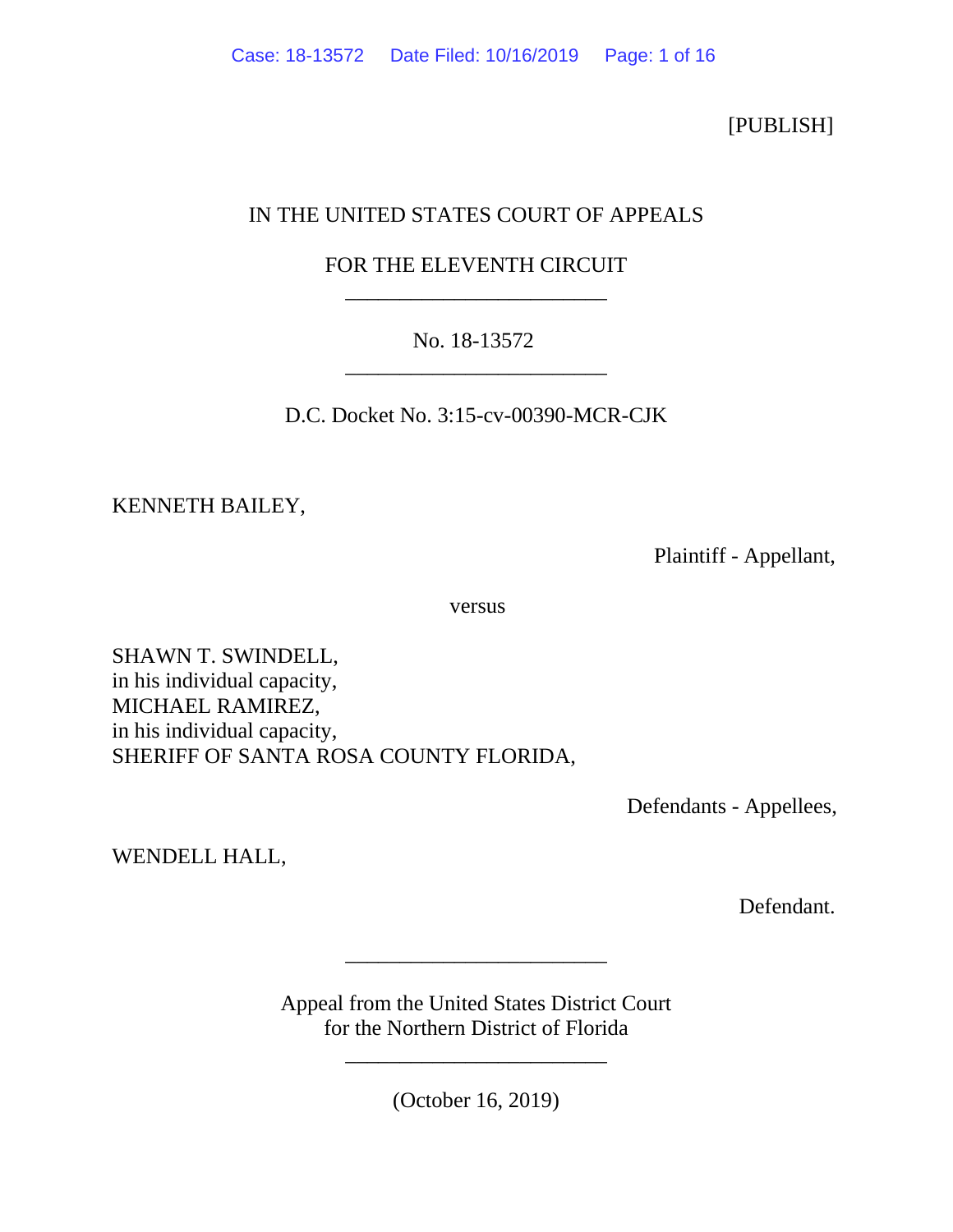Before WILSON and NEWSOM, Circuit Judges, and PROCTOR,[\\*](#page-1-0) District Judge. NEWSOM, Circuit Judge:

What began as a relatively low-key consensual encounter between Santa Rosa County Sheriff's Deputy Shawn Swindell and Kenneth Bailey escalated quickly into a forceful arrest. Taking the facts in the light most favorable to Bailey, as we must given the case's procedural posture, the short story goes like this: Swindell showed up at Bailey's parents' home requesting to speak with Bailey about an earlier incident involving his estranged wife. When Bailey came to the door, Swindell asked to talk to him alone, but Bailey declined. After the two argued briefly, Bailey went back inside the house. Then, presumably fed up with Bailey's unwillingness to cooperate, Swindell pursued him across the threshold and (as Bailey describes it) "tackle[d] [him] . . . into the living room" and arrested him.

Bailey sued, arguing that his arrest violated the Fourth Amendment. The district court granted summary judgment in Swindell's favor, and Bailey now appeals on two grounds. First, Bailey disputes that Swindell had probable cause to arrest him in the first place. Second, Bailey contends that in any event—*i.e.*, even assuming that probable cause existed—Swindell unlawfully arrested him inside his

<span id="page-1-0"></span><sup>\*</sup> Honorable R. David Proctor, United States District Judge for the Northern District of Alabama, sitting by designation.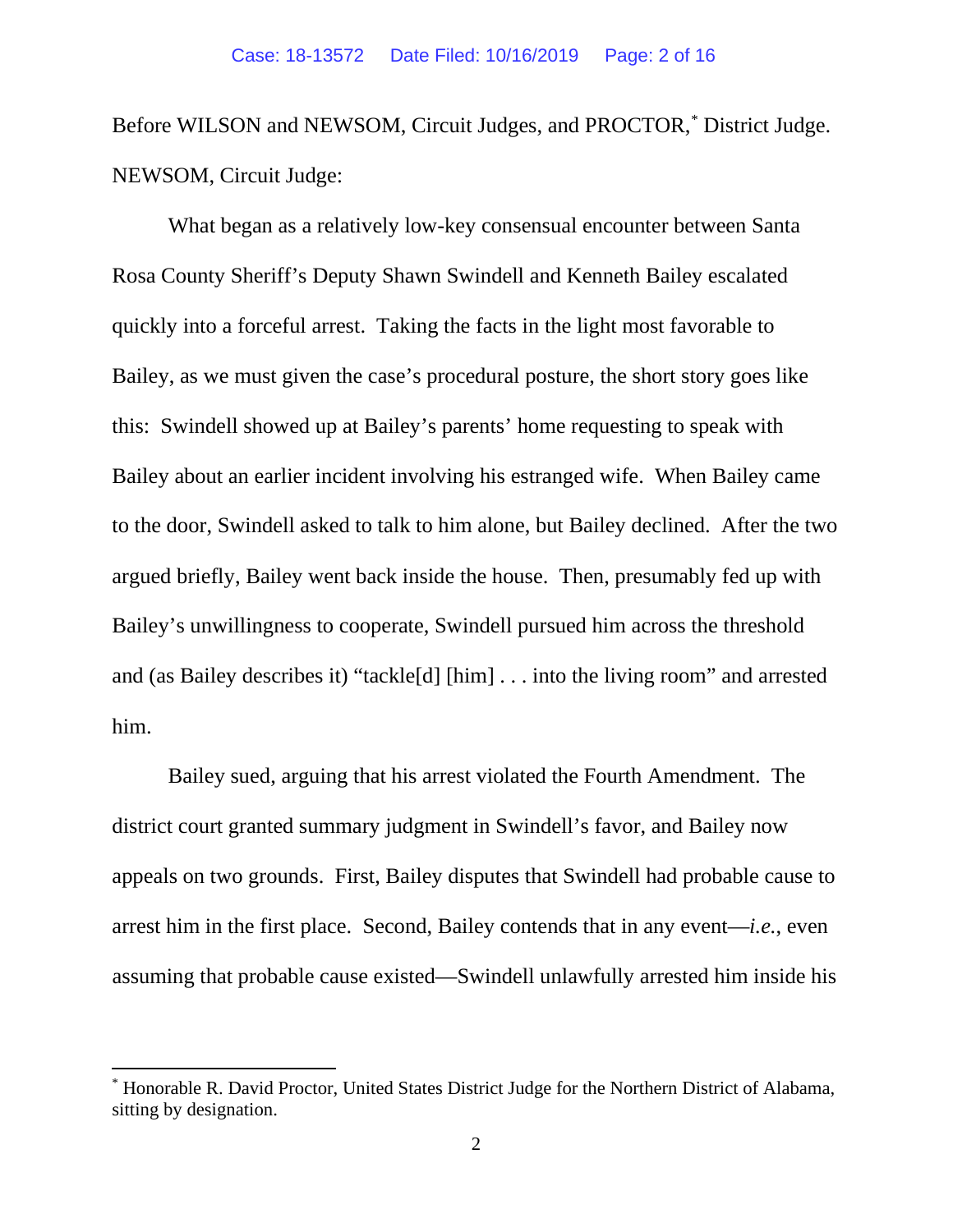parents' home without a warrant. Unsurprisingly, Swindell disagrees on both counts and, further, asserts that he is entitled to qualified immunity.

Without deciding whether Bailey's arrest was supported by probable cause—or, as it goes in the qualified-immunity context, "arguable probable cause"—we reverse. Even assuming that Swindell had probable cause, he crossed what has been called a "firm" and "bright" constitutional line, and thereby violated the Fourth Amendment, when he stepped over the doorstep of Bailey's parents' home to make a warrantless arrest.

## **I**

## **A**

The seeds of the confrontation between Swindell and Bailey were planted when Swindell responded to a request from police dispatch to investigate an argument between Bailey and his estranged wife, Sherri Rolinger. [1](#page-2-0) The argument had occurred when Bailey stopped by the couple's marital home to retrieve a package. Bailey no longer lived in the home with Rolinger and their two-year-old son, as the couple was embroiled in a contentious divorce. When Bailey rang the doorbell—seemingly more than once—he woke the boy, who started to cry. Rolinger came to the door but refused to open it and told Bailey to leave. Bailey

<span id="page-2-0"></span><sup>&</sup>lt;sup>1</sup> Because this case arises on the appeal of the district court's summary judgment for Swindell, we take and construe the facts in the light most favorable to Bailey. *See Skop v. City of Atlanta*, 485 F.3d 1130, 1136 (11th Cir. 2007).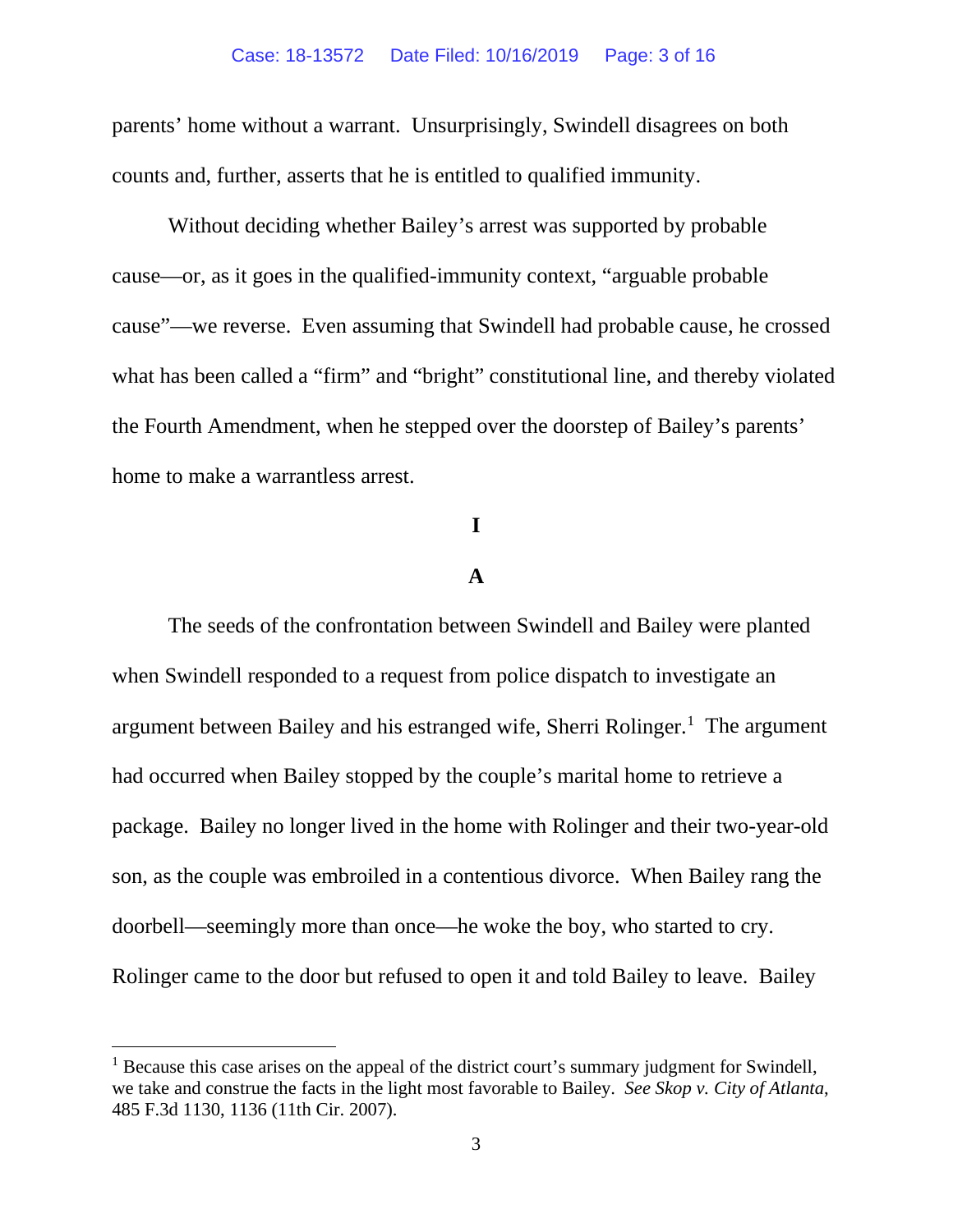responded that he wasn't leaving without his package, and Rolinger eventually informed him that she had put it in the mailbox. Bailey retrieved the package and departed.

Rolinger went to her mother's house and called 911 to report the incident to police. In response to the call, Deputy Andrew Magdalany was dispatched to interview Rolinger, and Swindell went to talk to Bailey. At some point before Swindell reached Bailey, he called Magdalany and gathered additional details about the encounter and the surrounding circumstances. Magdalany told Swindell, for instance, that in the three months since Bailey's separation from his wife, he had visited the marital residence repeatedly, moved items around in the house, and installed cameras without his wife's knowledge. Magdalany also explained that Rolinger was "fear[ful]" and believed that her husband had "snapped." Even so, he told Swindell that he had not determined that Bailey had committed any crime.

Armed with this information, Swindell approached Bailey's parents' home—where Bailey was living—knocked on the door, and told Bailey's mother Evelyn that he wanted to speak to Bailey. [2](#page-3-0) Bailey came to the door and stepped

<span id="page-3-0"></span> $2$  Taking the facts in the light most favorable to Bailey, the district court imputed more knowledge to Swindell than it should have. Giving Bailey the benefit of the doubt, Swindell didn't know at the time that he approached Bailey that Bailey and his wife were "embroiled in a contentious divorce," that Bailey "banged on the closed front door and screamed at Sherri Rolinger," that this disturbance was loud enough that "their two-year-son [sic] woke up crying," or that Rolinger was "'crying' and 'very distraught.'" We must assume that Swindell learned these facts only after arresting Bailey, and that before the confrontation Swindell knew only what dispatch and Magdalany had told him. Indeed, Swindell indicated that all the relevant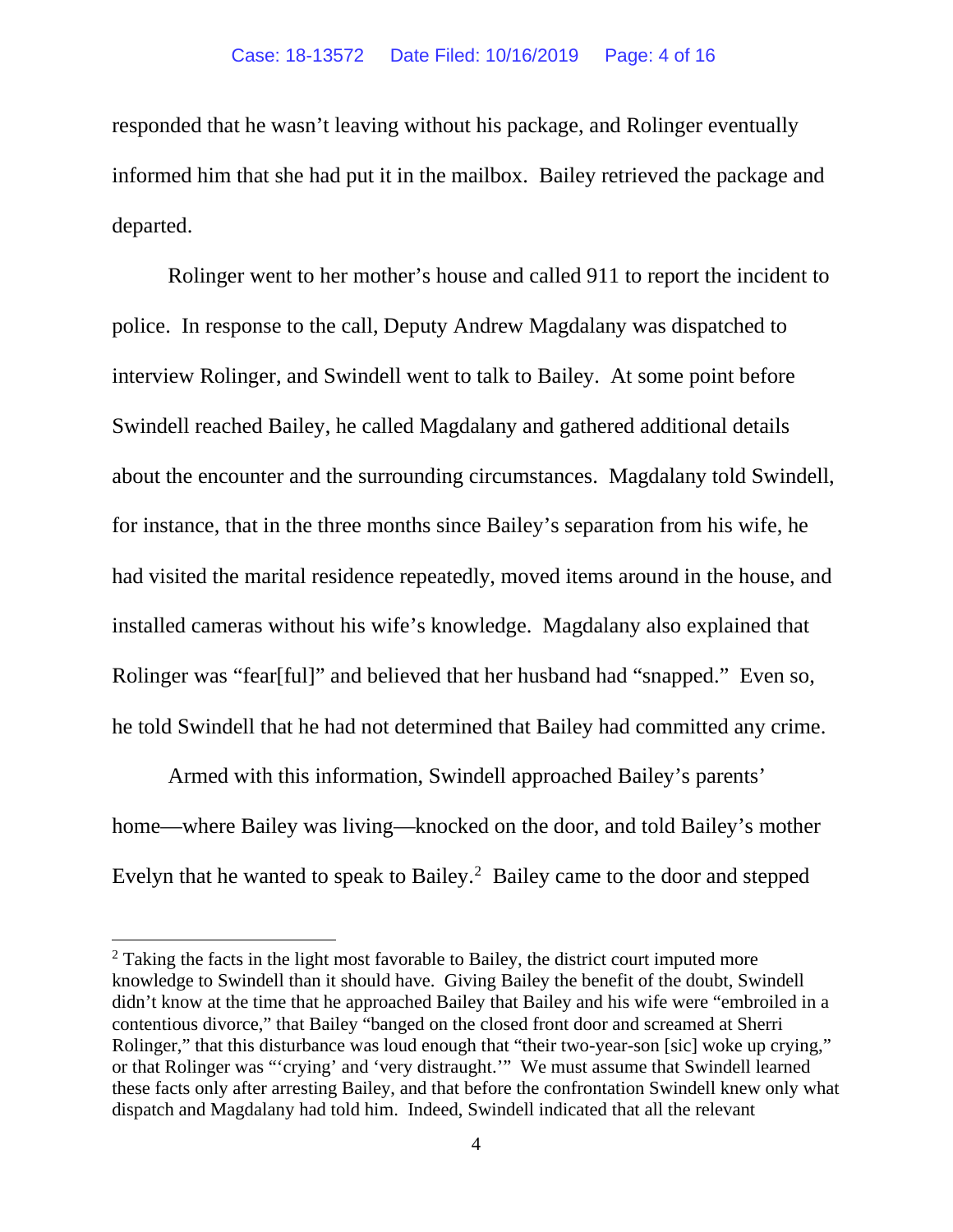out onto the porch, accompanied by his brother Jeremy. Bailey, Evelyn, and Jeremy all remained on the porch during the encounter, although only Bailey spoke with Swindell. Swindell immediately advised Bailey that he was not under arrest. Shortly thereafter, Swindell retreated off the porch to establish what he described as a "reactionary gap" between himself and Bailey—a distance that Jeremy estimated could have been as far as 13 feet. Swindell asked Bailey to speak with him privately by his patrol car, but Bailey declined, saying that he wasn't comfortable doing so. Swindell then told Evelyn and Jeremy to go back inside so that he could talk to Bailey alone, but they, too, refused. Bailey asked Swindell why he was there, but Swindell initially didn't respond; he eventually said that he was there to investigate, although he never clarified exactly what he was investigating. Frustration growing, Swindell then repeatedly demanded—at a

information he had at the time that he confronted Bailey was contained in the first full paragraph of his offense report, which we reproduce here:

While speaking with Dep. Magdalany he advised me of the following: [a]ccording to Sherri, she and Kenneth separated approximately 3 months ago[,] and Kenneth moved out. Since this time, Kenneth has continuously harassed Sherri by showing up at their marital home unannounced while she is home and while she is not home. During the incidents where Sherri is not home Kenneth will turn pictures face down, and move things inside the home to let his presence be known. During this time frame[,] Kenneth had cameras installed inside the home without her knowledge. Sherri also told Dep. Magdalany that Kenneth is not acting right and has "snapped". During tonight's incident, Sherri and Kenneth got into a verbal argument, but at this time Dep. Magdalany had not determined if a crime occurred and was still investigating the incident.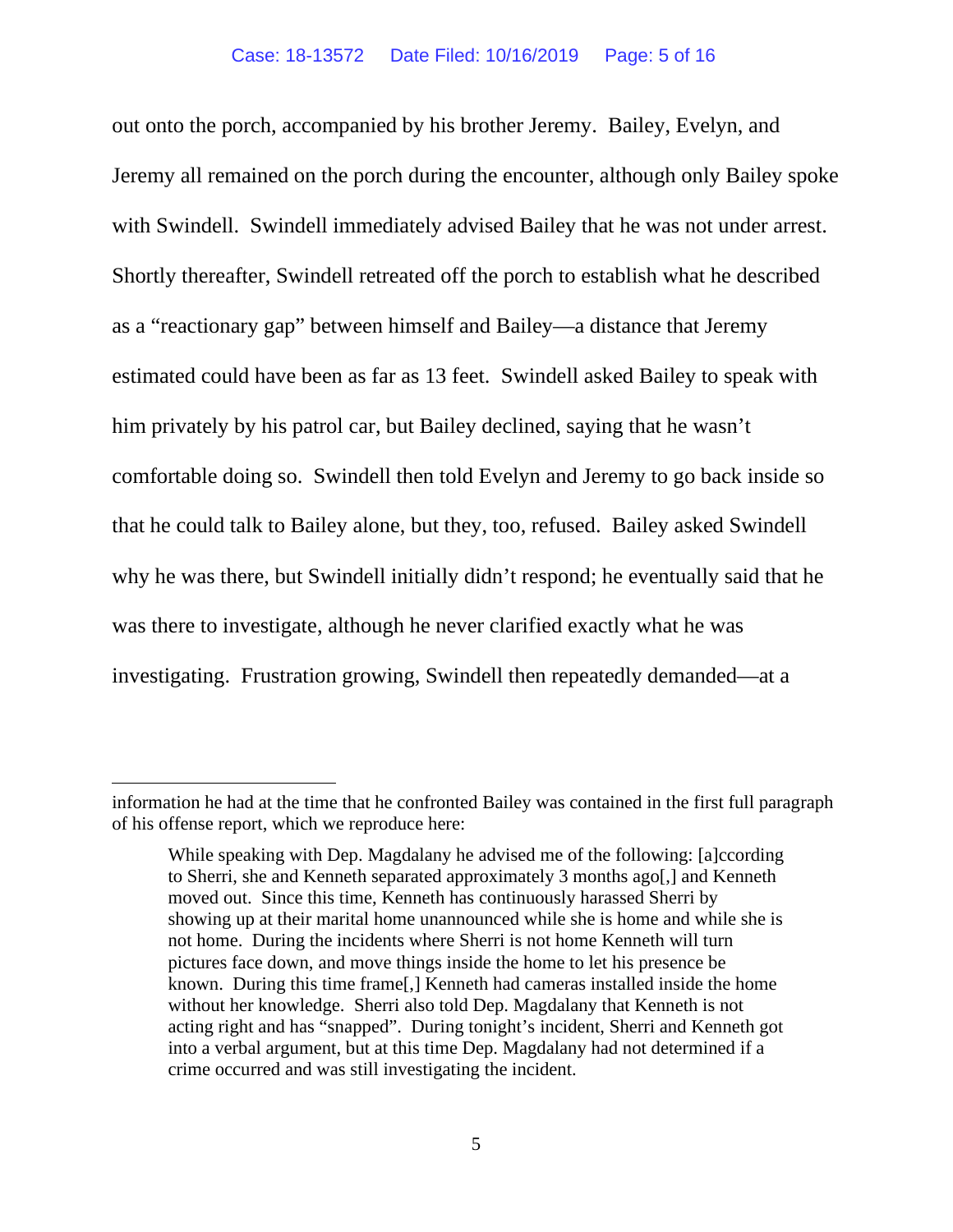yell—that Evelyn and Jeremy return to the house and that Bailey talk to him by his patrol car, but no one complied.

Bailey then announced that he was heading inside and turned back into the house. Without first announcing an intention to detain Bailey, Swindell charged after him and "tackle[d] [him] . . . into the living room," simultaneously declaring, "I am going to tase you." Importantly for our purposes, by that time Bailey was as he, Evelyn, and Jeremy all testified—already completely inside the house. Swindell then proceeded to arrest Bailey.

### **B**

Bailey sued for false arrest under the Fourth Amendment, but the district court rejected his claim. [3](#page-5-0) In particular, the court reasoned that when Bailey retreated into his house, he at least arguably obstructed Swindell in the lawful exercise of his duty, and thereby violated Fla. Stat. § 843.02, which makes resisting an officer without violence a first-degree misdemeanor. Accordingly, the court granted Swindell qualified immunity and granted summary judgment in his favor.

<span id="page-5-0"></span> $3$  Bailey brought other claims that are not before us on appeal. The district court allowed a Fourth Amendment excessive-force claim to go to trial, and the jury returned a verdict for Swindell. Bailey doesn't challenge that verdict on appeal. Nor does Bailey challenge the dismissal of his state-law claims.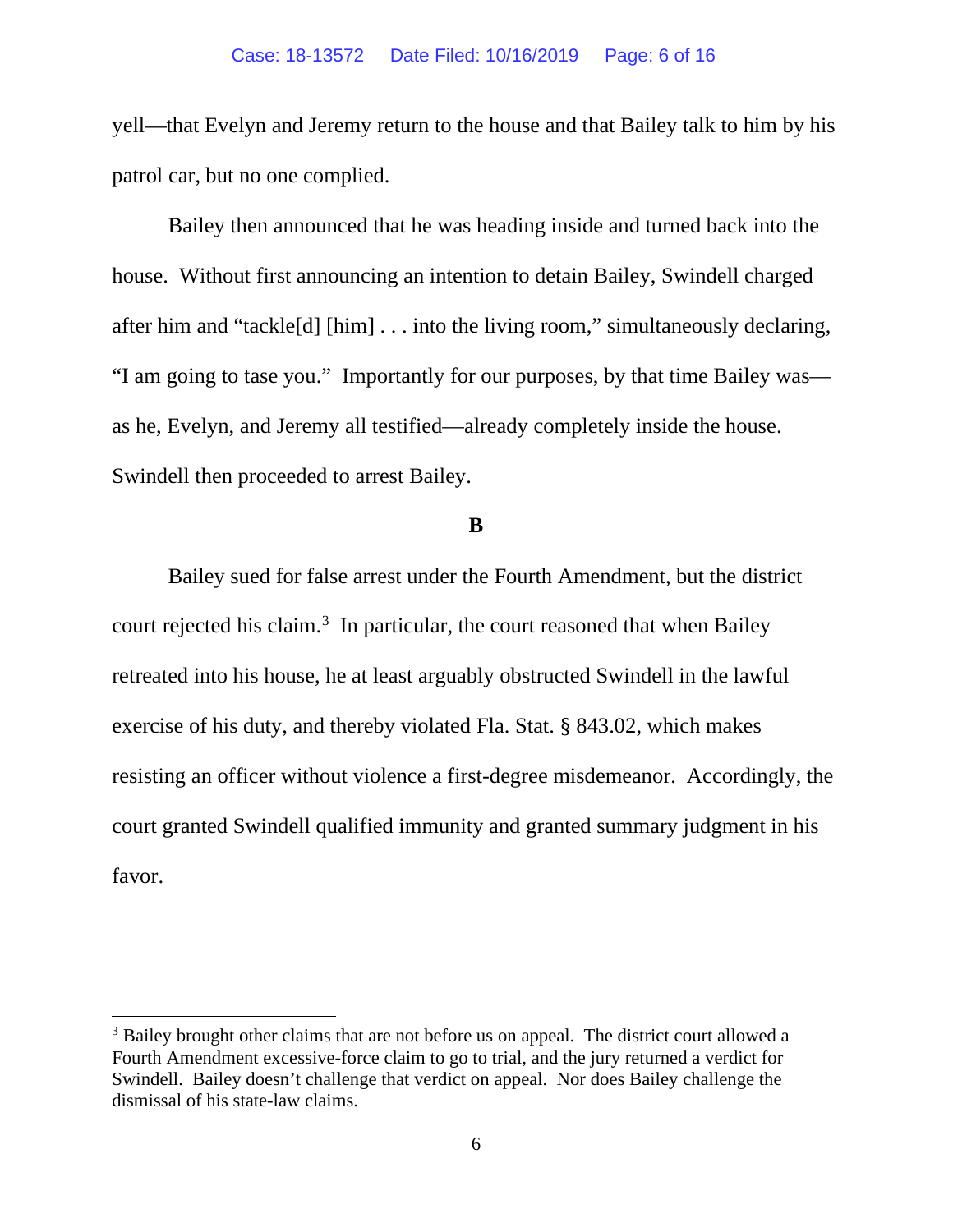#### Case: 18-13572 Date Filed: 10/16/2019 Page: 7 of 16

Significantly, the district court failed to address Bailey's argument—which he reiterates on appeal—that even assuming that probable cause existed, Swindell violated "clearly established" law when he arrested Bailey inside his parents' home without a warrant.<sup>[4](#page-6-0)</sup> We agree and accordingly reverse.

### **II**

To obtain the benefit of qualified immunity, a government official "bears the initial burden of establishing that he was acting within his discretionary authority." *Huebner v. Bradshaw*, 935 F.3d 1183, 1187 (11th Cir. 2019) (citing *Vinyard v. Wilson*, 311 F.3d 1340, 1346 (11th Cir. 2002)). Where, as here, it is undisputed that this requirement is satisfied, the burden shifts to the plaintiff to "show both (1) that [he] suffered a violation of a constitutional right and (2) that the right [he] claims was 'clearly established' at the time of the alleged misconduct." *Id.* 

Bailey contends that his arrest violated clearly established Fourth Amendment law for two distinct reasons. First, he asserts that Swindell lacked probable cause to arrest him. Second, he argues that, in any event, Swindell impermissibly arrested him inside his home without a warrant.

<span id="page-6-0"></span><sup>&</sup>lt;sup>4</sup> The district court must have rejected this argument in reaching the result that it did, because Bailey clearly raised it. In particular, Bailey contended that "[i]t would not be enough that Deputy Swindell had a good faith belief, probable cause, or arguable probable cause that a misdemeanor crime had been committed . . . [as] Deputy Swindell was not free to enter Mr. Bailey's home for the purpose of either detaining him or arresting him." Continuing, Bailey argued that "it is not easy to see how the warrantless entry . . . is anything but a violation of an established right to be free from unreasonable seizure . . . in your own home."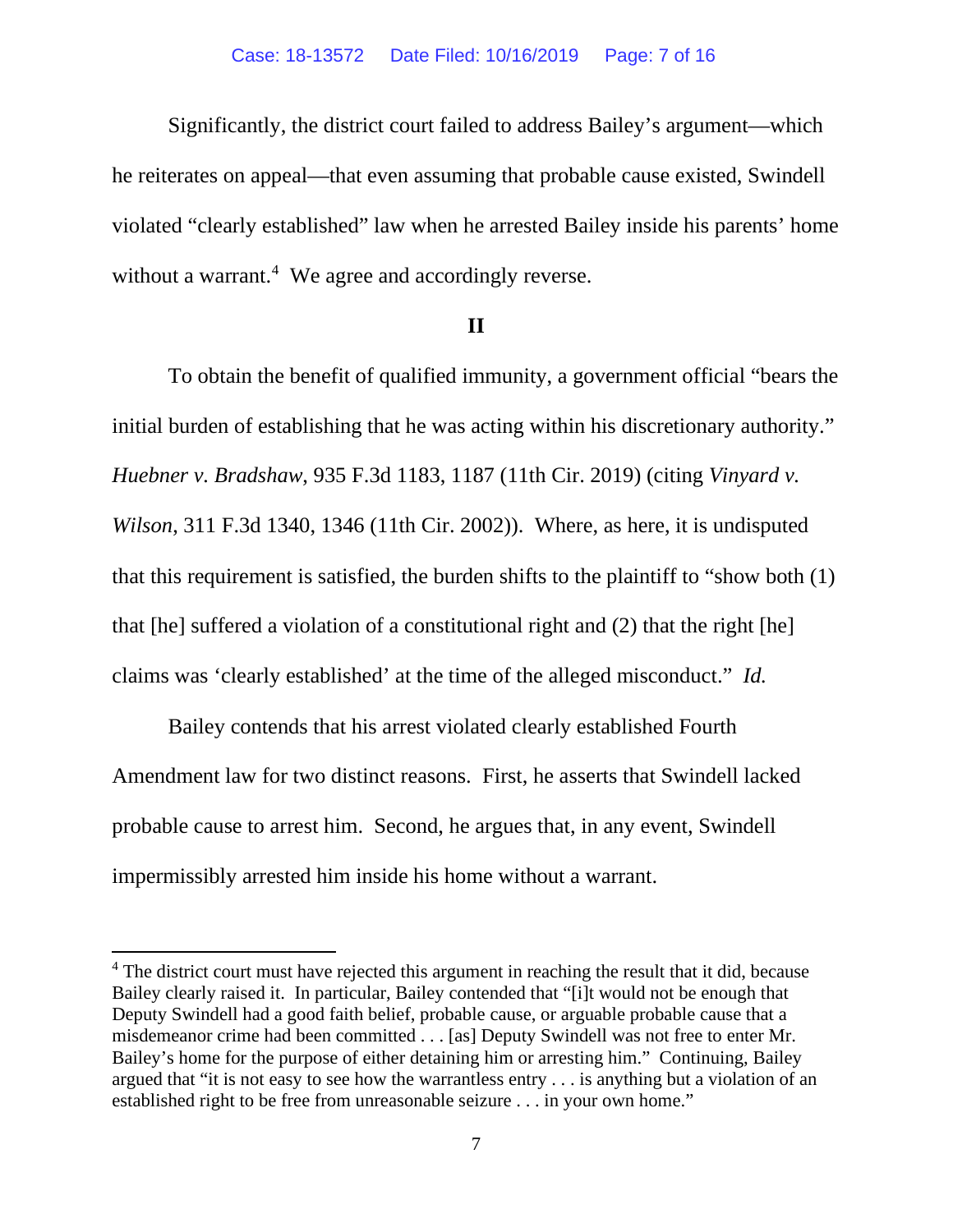## **A**

It is clear, of course, that "[a] warrantless arrest without probable cause violates the Constitution." *Marx v. Gumbinner*, 905 F.2d 1503, 1505 (11th Cir. 1990) (citation omitted). But if "reasonable officers in the same circumstances and possessing the same knowledge as the [d]efendant[] could have believed that probable cause existed," then the absence of probable cause is not "clearly established," and qualified immunity applies. *Von Stein v. Brescher*, 904 F.2d 572, 579–80 (11th Cir. 1990). In that circumstance, what we have called "arguable probable cause" suffices to trigger qualified immunity. *Skop*, 485 F.3d at 1137*.* [5](#page-7-0)

Swindell contends, and the district court held, "that Deputy Swindell had arguable probable cause to arrest Bailey for violating Fla. Stat. § 843.02." We needn't decide whether the district court was correct in so holding because we ultimately conclude that Bailey's arrest was effectuated inside Bailey's home

<span id="page-7-0"></span><sup>&</sup>lt;sup>5</sup> Some of our decisions have erroneously suggested that the "arguable probable cause" standard applies at the first step of the qualified-immunity analysis, in determining whether a constitutional violation has occurred. *See, e.g.*, *Storck v. City of Coral Springs*, 354 F.3d 1307, 1317 (11th Cir. 2003) ("[V]iewing the facts in the light most favorable to Storck, she has not established a constitutional violation because, at the very least, McHugh had arguable probable cause."). Controlling case law makes clear, however, that "arguable probable cause" is a step*two* standard. *See Post v. City of Fort Lauderdale*, 7 F.3d 1552, 1559 (11th Cir. 1993) ("Sellers-Sampson is entitled to qualified immunity because he had arguable probable cause to arrest Lirio. Put differently, Lirio has not shown that the law of probable cause is so clearly established that no reasonable officer, faced with the situation before Sellers-Sampson, could have believed that probable cause to arrest existed."), *modified*, 14 F.3d 583 (11th Cir. 1994); *see also Huebner*, 935 F.3d at 1190 n.6 ("Accordingly, we needn't reach the question whether McDonough had 'arguable probable cause,' which comes into play only at the second, 'clearly established' step of the qualified-immunity analysis." (citation omitted)).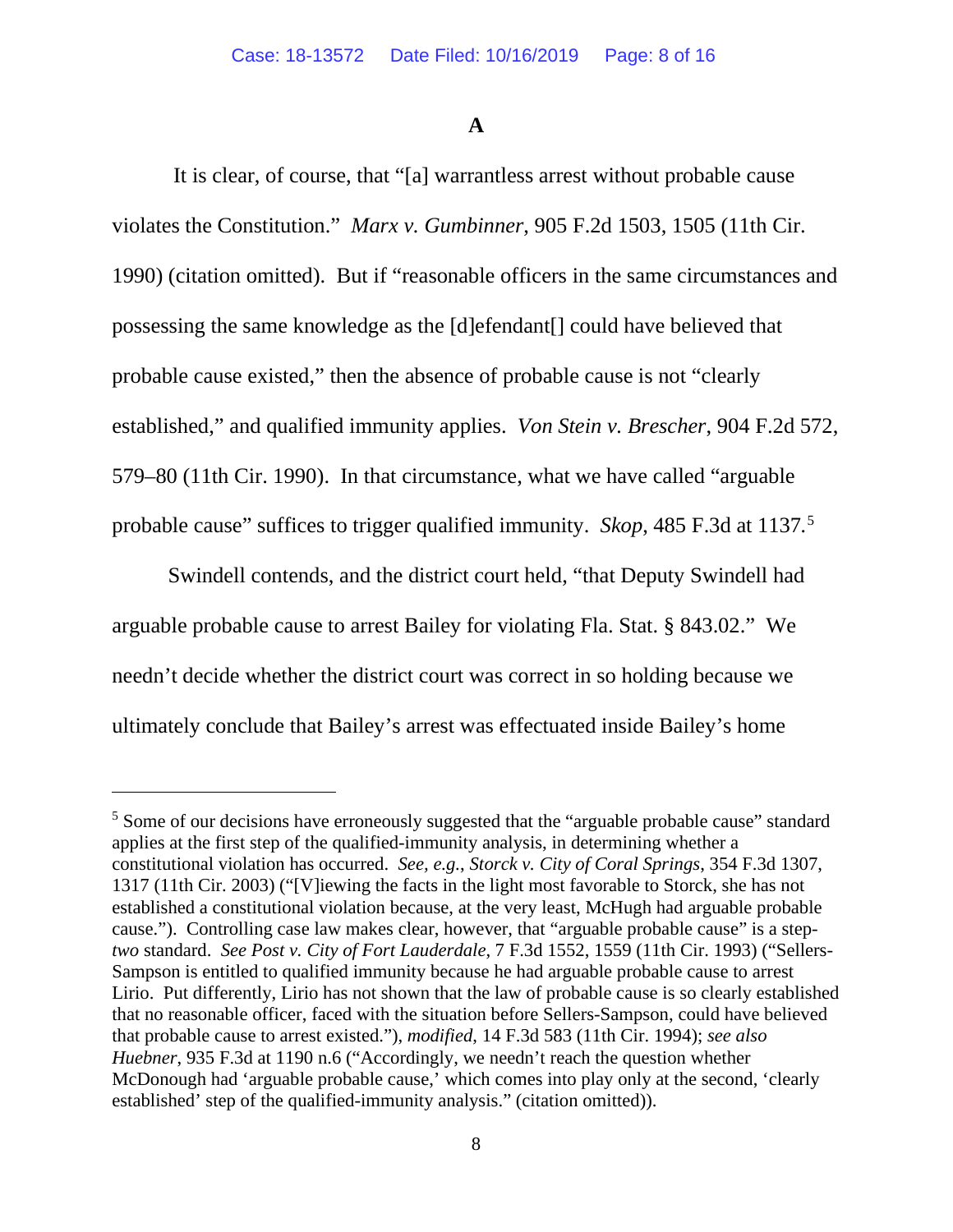without warrant, consent, or exigent circumstances. Such an arrest violates the Fourth Amendment even if supported by probable cause. For present purposes, therefore, we will simply assume—without deciding—that Swindell had probable cause.

#### **B**

When it comes to warrantless arrests, the Supreme Court has drawn a "firm line at the entrance to the house." *Payton v. New York*, 445 U.S. 573, 590 (1980). Accordingly, while police don't need a warrant to make an arrest in a public place, the Fourth Amendment "prohibits the police from making a warrantless and nonconsensual entry into a suspect's home in order to" arrest him. *Id*. at 576. Swindell doesn't dispute *Payton*'s rule as a general matter, but he insists that this case is controlled by the Court's pre-*Payton* decision in *United States v. Santana*, 427 U.S. 38 (1976)—which, he says, holds that "standing in a doorway or on a porch is considered a public place, wherein there is no expectation of privacy or need to obtain a warrant to initiate an arrest." Br. for Appellee at 50. Although the facts of this case do bear some superficial similarity to those in *Santana*, we find ourselves constrained to reject Swindell's argument.

In *Santana*, officers who had just conducted a sting operation and arrested a heroin dealer returned to arrest the dealer's supplier. 427 U.S. at 40. As the officers approached, they saw the suspect, Dominga Santana, in her doorway

9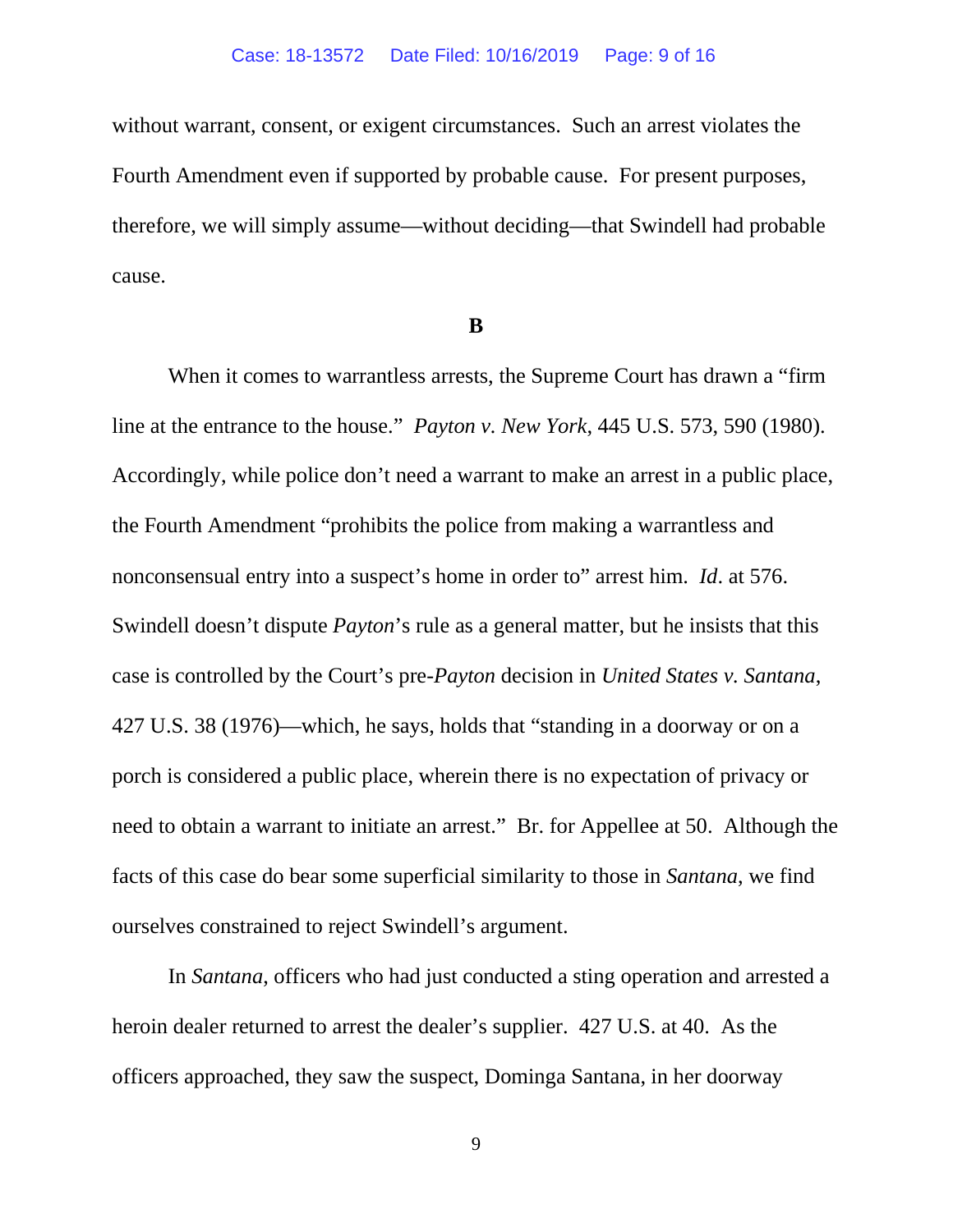roughly 15 feet away holding a brown paper bag. *Id.* The officers "got out of their van, shouting 'police,' and displaying their identification." *Id*. Santana retreated through the door and into her house, but the officers followed and took her into custody. *Id*. at 40–41. The Supreme Court approved the warrantless arrest because it was supported by probable cause and, importantly here, because it began in a "public place." *Id*. at 42 (quotation marks omitted). For the Court, the fact that the arrest continued into Santana's home after beginning on the threshold presented no difficulty because the police there were engaged in a case of "true hot pursuit"—an exigent circumstance that justifies a departure from the usual warrant requirement. *Id*. at 42–43 (quotation marks omitted).

While this case similarly involves an arrest in or around a doorway, *Santana* does not stand for the proposition that the Fourth Amendment authorizes any warrantless arrest that begins near an open door. Santana's arrest was initiated while she was standing—at least partly—outside her house, and she only subsequently retreated within it. Bailey, by contrast, was—again, taking the facts in the light most favorable to him—completely inside his parents' home before Swindell arrested him. Swindell neither physically nor verbally, and neither explicitly nor implicitly, initiated the arrest until Bailey had retreated fully into the house. As we will explain, that means that this case is controlled by *Payton*, not *Santana*.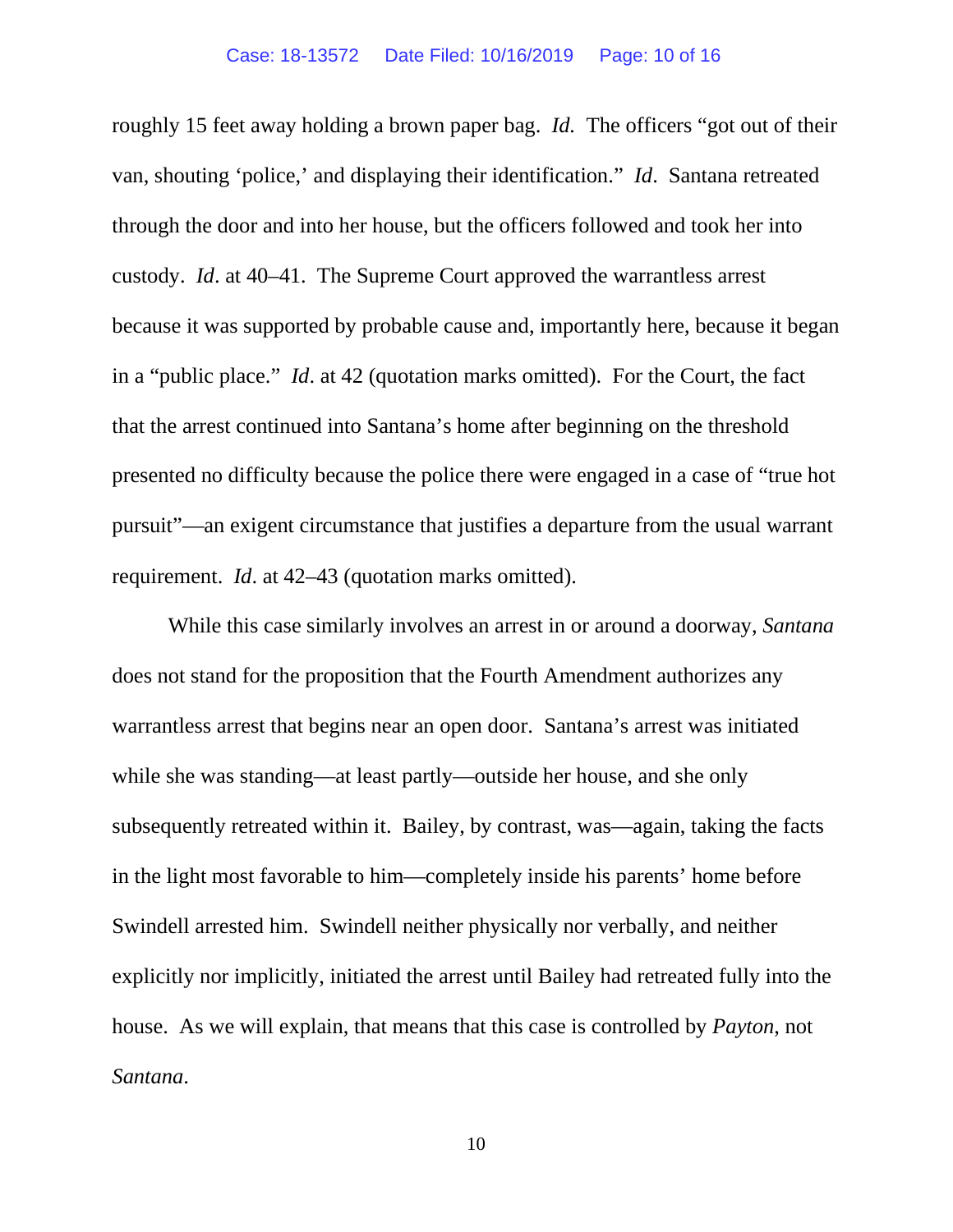*Payton* involved two consolidated cases. In the first, officers showed up at Theodore Payton's apartment to arrest him the day after they had "assembled evidence sufficient to establish probable cause" that he had murdered a man. 445 U.S. at 576. When Payton didn't answer his door, the officers broke in with the intention of arresting him. *Id.* Although they determined that Payton wasn't home, they discovered evidence of his crime in plain view, and Payton later turned himself in. *Id.* at 576–77. In the second case, officers obtained the address of Obie Riddick, whose robbery victims had identified him as their assailant. *Id.* at 578. Without obtaining a warrant, the officers knocked on Riddick's door, saw him when his young son opened it, and entered the house and arrested him on the spot. *Id.* Both Payton and Riddick were convicted based on evidence discovered in the course of the officers' warrantless entries into their homes, and the New York Court of Appeals affirmed both convictions. *Id.* at 579. The Supreme Court reversed both, holding that "[a]bsent exigent circumstances"—and even assuming the existence of probable cause—the threshold of the home "may not reasonably be crossed without a warrant." *Id.* at 590.

Our precedent reconciling *Santana* and *Payton* is clear. We have expressly refused to read *Santana* "as allowing physical entry past *Payton*'s firm line . . . without a warrant or an exigency." *McClish v. Nugent*, 483 F.3d 1231, 1246 (11th Cir. 2007). *Santana*'s description of "the doorway of [a] house" as a

11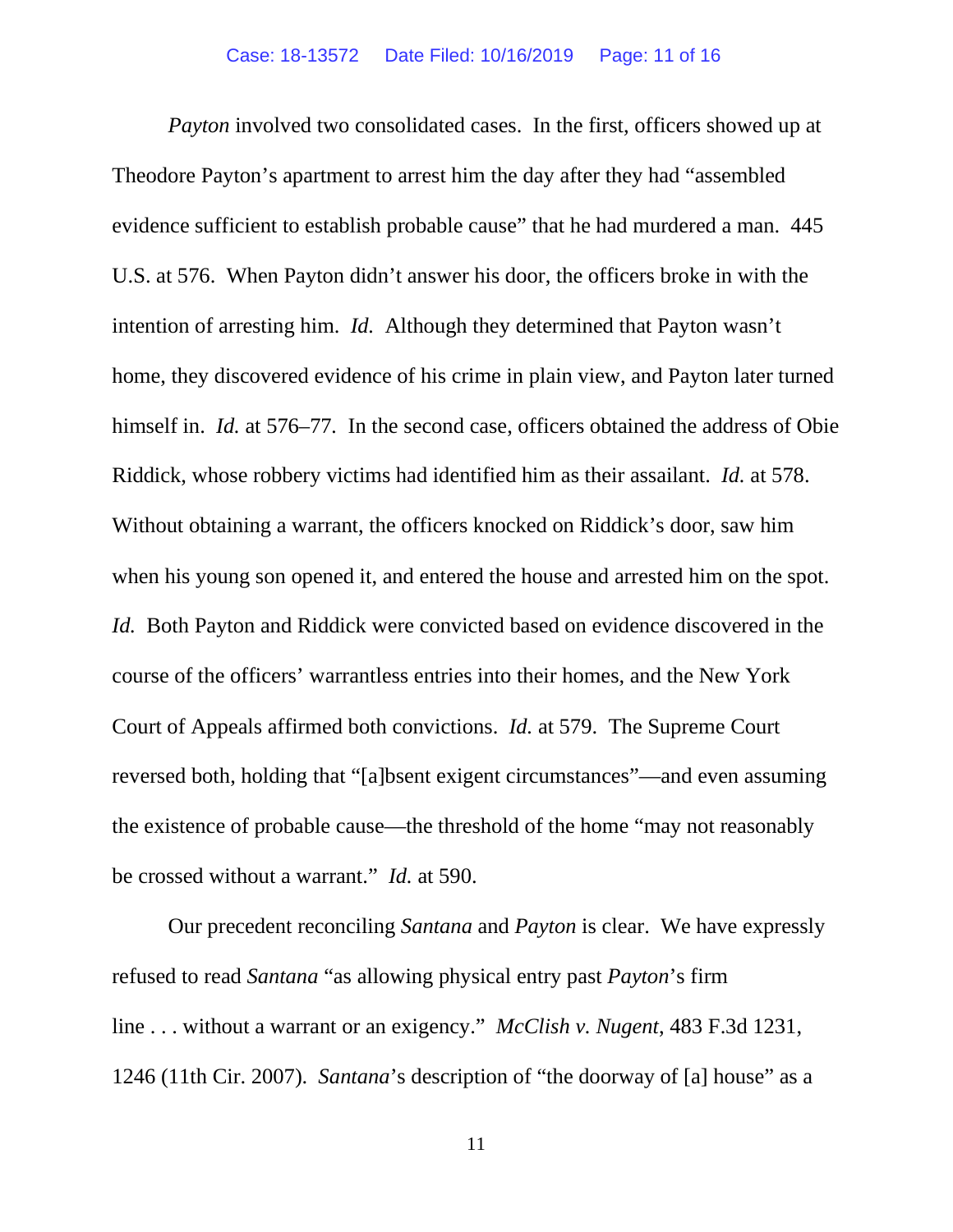"public place," 427 U.S. at 40, 42 (quotation marks omitted), we have said, shouldn't be misinterpreted to mean that officers have a right to enter and arrest anyone standing in an open doorway without a warrant. *McClish*, 483 F.3d at 1247. Instead, we have explained, it simply means that a person standing in a doorway is in "public" in the sense that he puts himself in the "the plain view" of any officers observing from the street. *Id.* (quoting *Hadley v. Williams*, 368 F.3d 747, 750 (7th Cir. 2004)). In so doing, the suspect "may well provide an officer with a basis for finding probable cause or an exigency," but he does not "surrender" or forfeit every reasonable expectation of privacy . . . including . . . the right to be secure within his home from a warrantless arrest." *Id.*; *see also Moore v. Pederson*, 806 F.3d 1036, 1050 n.14 (11th Cir. 2015) (observing that "*McClish* clearly established that an officer may not execute a warrantless arrest without probable cause and either consent or exigent circumstances, even if the arrestee is standing in the doorway of his home when the officers conduct the arrest"). The bottom line, post-*Payton*: Unless a warrant is obtained or an exigency exists, "any physical invasion of the structure of the home, by even a fraction of an inch, [is] too much." *Kyllo v. United States*, 533 U.S. 27, 37 (2001) (quotation marks and citation omitted).

In order to prevail based on *Santana*, then, Swindell would have to point to some exigent circumstance, but the exigencies present in *Santana* are absent here.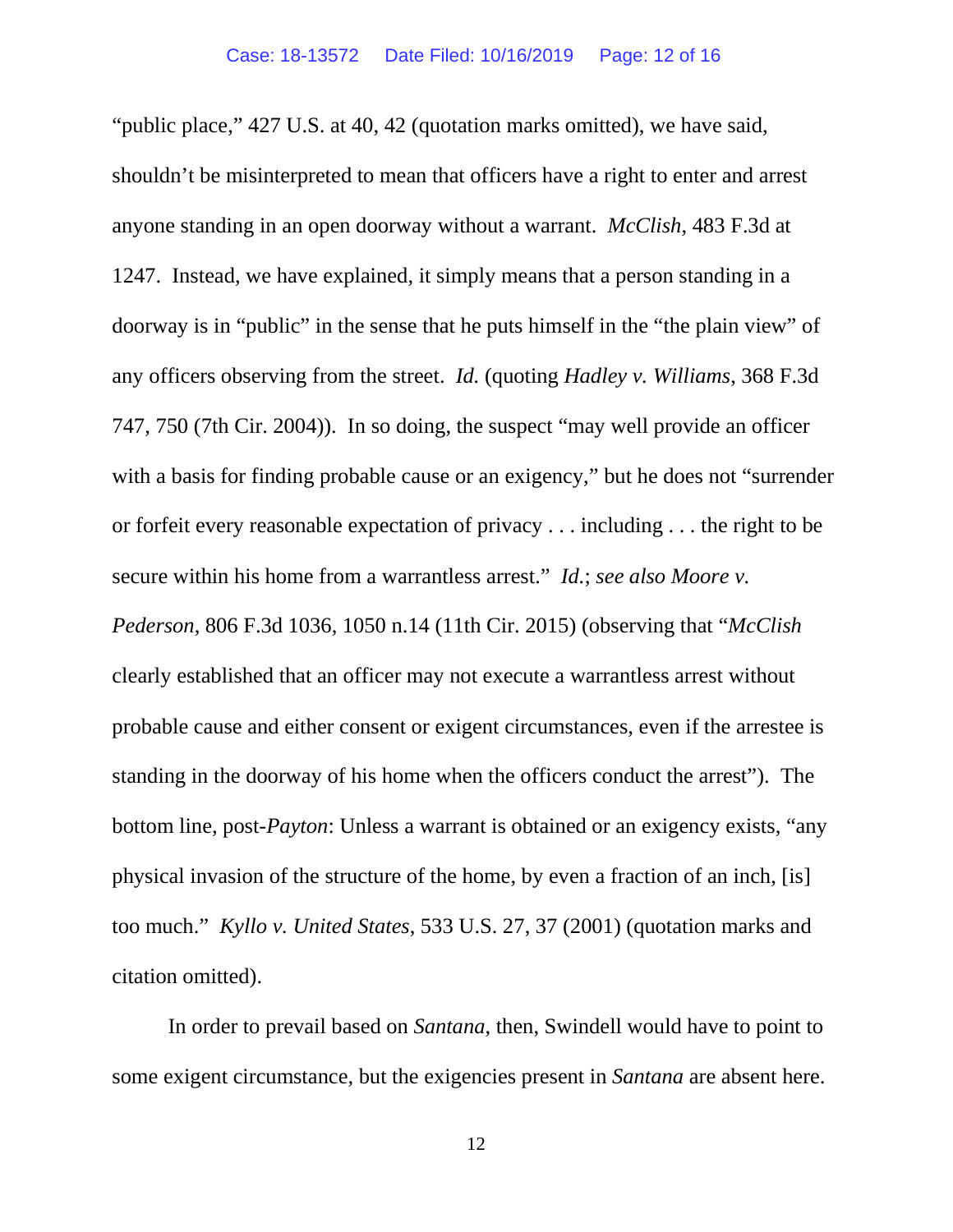#### Case: 18-13572 Date Filed: 10/16/2019 Page: 13 of 16

*Santana* primarily involved the "hot pursuit" exception to the warrant requirement, and the Court there separately alluded to the risk that evidence would be destroyed. Id. at 43. Neither of those exigencies, however, can justify Bailey's arrest.<sup>[6](#page-12-0)</sup>

In *Santana*, the suspect's arrest was "set in motion in a public place," a crucial element of the hot-pursuit exception. *Id*. at 43. It was only after officers shouted "police" that Santana retreated fully inside her house. *Id*. at 40. Bailey's arrest, by contrast, wasn't initiated in public, and therefore can't qualify as a "true hot pursuit." *Id*. at 42 (quotation marks omitted). Swindell gave no indication that he intended to arrest Bailey before he threatened to tase him and simultaneously tackled him from behind. Taken in the light most favorable to Bailey, the facts demonstrate that the threat and tackle occurred only *after* Bailey had retreated entirely into the house, so "hot pursuit" provides no justification for the warrantless entry here. If *Santana* were understood to cover warrantless arrests "set in motion" *inside* a home, then the hot-pursuit exception would quite literally swallow *Payton*'s rule.

<span id="page-12-0"></span><sup>6</sup> Swindell arguably waived any argument that his warrantless arrest of Bailey was supported by exigent circumstances because he didn't raise the issue in his brief. *See United States v. Nealy*, 232 F.3d 825, 830 (11th Cir. 2000) ("Parties must submit all issues on appeal in their initial briefs." (citations omitted)). Read charitably, his citation of *Santana* could be understood to invoke the exigencies on which the Court in that case relied, so we will analyze those circumstances here.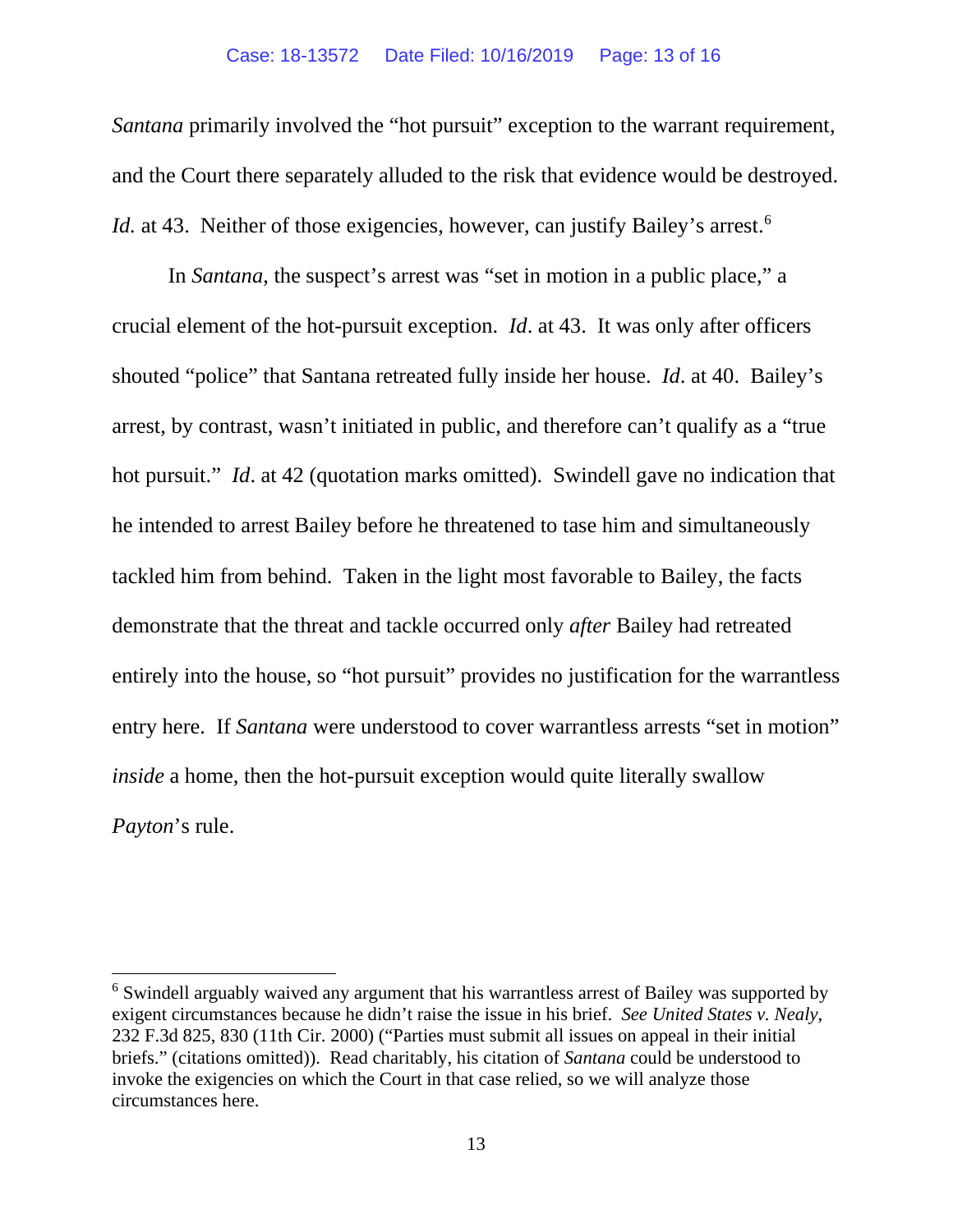#### Case: 18-13572 Date Filed: 10/16/2019 Page: 14 of 16

The *Santana* Court also relied in part on "a realistic expectation that any delay would result in destruction of evidence." *Id.* at 43 (citation omitted). Swindell's counsel expressly disclaimed any reliance on this kind of exigency at oral argument—and with good reason, as the circumstances here posed no risk that any evidence would be destroyed. Indeed, with respect to the charge for which Bailey was arrested—resisting Swindell's initial effort to detain him, in violation of Fla. Stat. § 843.02—there wasn't any physical evidence; rather, all relevant evidence existed in the minds of Swindell, Bailey, Evelyn, and Jeremy.<sup>[7](#page-13-0)</sup>

Because Swindell can point to no exigency, he violated the Fourth Amendment when he crossed the threshold to effectuate a warrantless, in-home arrest.

\* \* \*

Of course, Swindell loses the cover of qualified immunity only if the constitutional right that he violated was "clearly established" at the time of the events in question. *McClish*, 483 F.3d at 1237. It was.

<span id="page-13-0"></span> $<sup>7</sup>$  Although Swindell didn't present any exigent-circumstances arguments in his brief, he did raise</sup> a concern about officer safety at oral argument, contending that Swindell feared that Bailey would return to the porch with a weapon. That argument is not only waived, *see Nealy*, 232 F.3d at 830, but also wholly speculative, as there was no evidence to suggest that anyone had a weapon pre-arrest.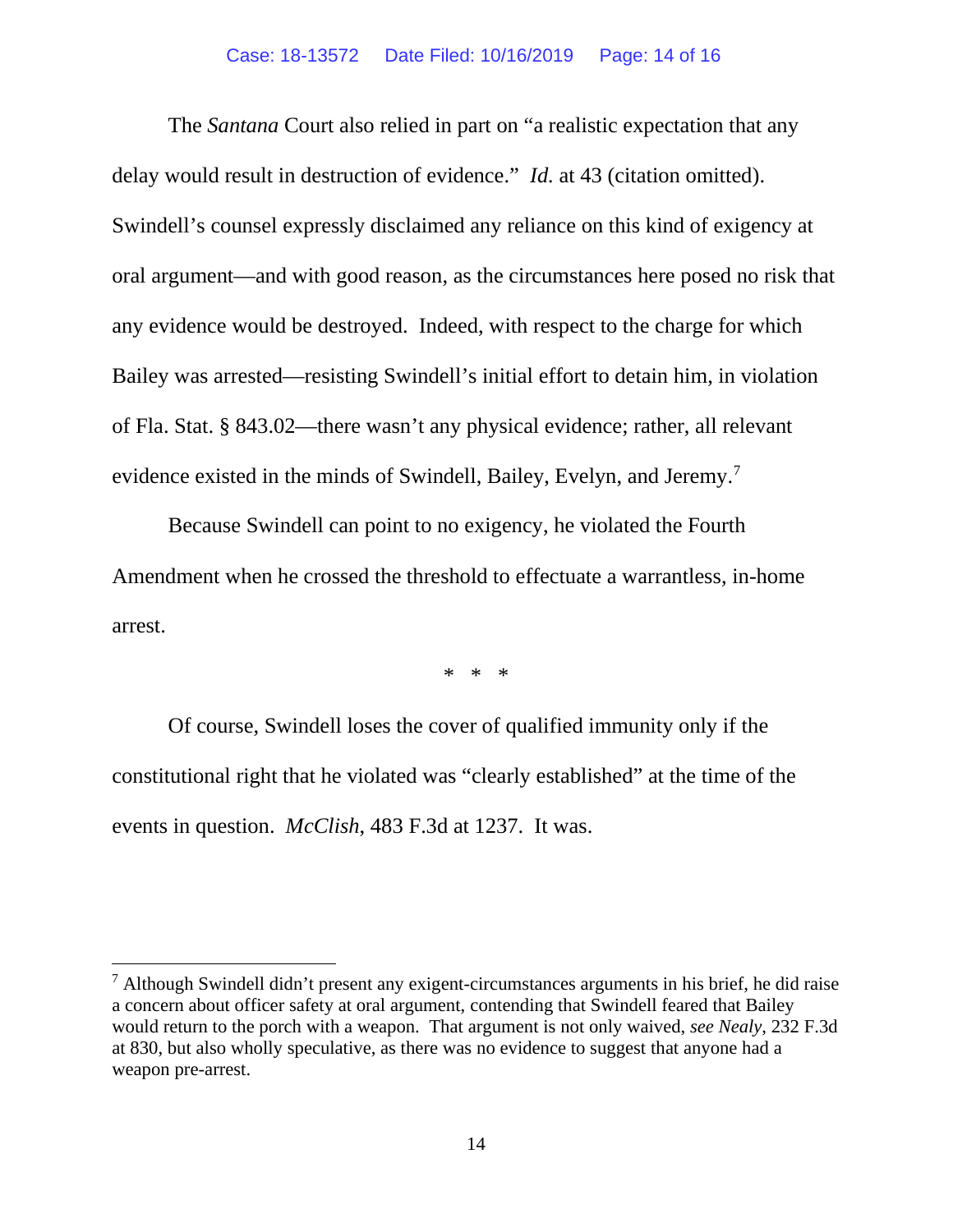Qualified immunity "operates 'to protect officers from the sometimes hazy border[s]'" of constitutional rules. *Brosseau v. Haugen*, 543 U.S. 194, 198 (2004) (quotation mark omitted) (quoting *Saucier v. Katz*, 533 U.S. 194, 206 (2001)). In so doing, it "liberates government agents from the need to constantly err on the side of caution." *Holmes v. Kucynda*, 321 F.3d 1069, 1077 (11th Cir. 2003). Here, though, Swindell crossed a constitutional line that—far from being hazy—was "not only firm but also bright." *Kyllo*, 533 U.S. at 40. That line—no warrantless inhome arrests absent exigent circumstances—was drawn unambiguously in *Payton*, traces its roots in more ancient sources, and has been reaffirmed repeatedly since. *See, e.g.*, *Kirk v. Louisiana*, 536 U.S. 635, 636 (2002); *Kyllo*, 533 U.S. at 40; *Welsh v. Wisconsin*, 466 U.S. 740, 754 (1984); *see also Johnson v. United States*, 333 U.S. 10, 15 (1948). And to be clear, Swindell can't point to *Santana* as a source of uncertainty in the law. The defendant in *McClish* ruined that chance; he made the same "What about *Santana*?" argument, and we indulged it there, 483 F.3d at 1243, but in so doing we expressly rejected it on a going-forward basis, *id*. at 1243–48. Finally, to the extent that any ambiguity remained, we expressly reiterated *McClish*'s holding in *Moore*, explaining—in terms that apply here precisely—that a warrant (or exception) is *always* required for a home arrest "even if the arrestee is standing in the doorway of his home when the officers conduct the arrest." 806 F.3d at 1050 n.14.